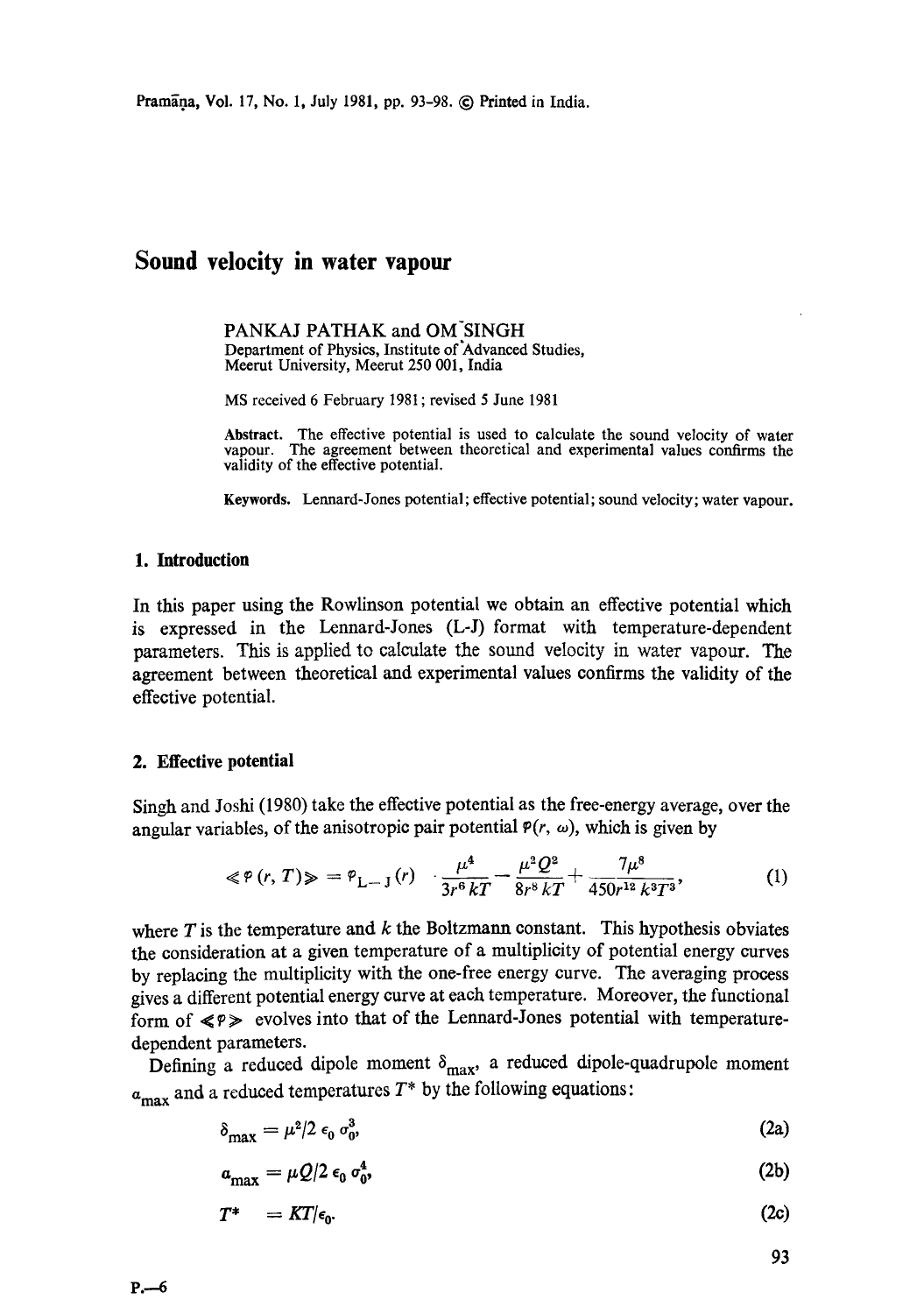Equation (1) can be written as

$$
\ll P(r, T) \gg 4 \epsilon_0 \left[ (\sigma_0/r)^{12} \left( 1 + \frac{14 \delta_{\text{max}}^4}{225 T^{*3}} \right) - (\sigma_0/r)^6 \left\{ 1 + \frac{\delta_{\text{max}}^2}{3 T^*} + \frac{\alpha_{\text{max}}^2}{10 T^*} \right\} \right].
$$
\n(3)

This allows us to express (3) as a temperature-dependent effective potential in the L-J format

$$
\mathcal{P}_{\text{eff}} = 4 \epsilon_T \left[ \left( \frac{\sigma_T}{r} \right)^{12} - \left( \frac{\sigma_T}{r} \right)^6 \right],\tag{4}
$$

where  $\epsilon_T$  and  $\sigma_T$  are temperature-dependent parameters given by

$$
\epsilon_T = \epsilon_0 \left( 1 + \frac{14 \delta_{\max}^4}{225 T^{*3}} \right)^{-1} \left\{ 1 + \frac{\delta_{\max}^2}{3 T^*} + \frac{a_{\max}^2}{10 T^*} \right\}^2, \tag{5}
$$

$$
\sigma_T = \sigma_0 \left( \epsilon_0 / \epsilon_T \right)^{1/12} \left( 1 + \frac{14 \delta_{\max}^4}{225 T^{*3}} \right)^{1/12} . \tag{6}
$$

Such a formal introduction of temperature in the potential is quite logical because it involves a regular variation of the characteristics parameters of the L-J potential. The numerical values used to get  $\epsilon_T$  and  $\sigma_T$  are

$$
(\epsilon_0/K)_{\text{H}_2\text{O}} = 356^\circ \text{K}; \ (\sigma_0)_{\text{H}_2\text{O}} = 2.725 \text{ \AA}, \ \mu_{\text{H}_2\text{O}} = 1.85 \times 10^{-18} \text{ esu},
$$
  

$$
Q_{\text{H}_2\text{O}} = 0.45 \times 10^{-26} \text{ esu}.
$$

## **3. Sound velocity in liquid water**

It is well-known that the sound velocity (Schuyer 1959) of liquids is a function of the compressibility  $\chi$  and the density  $\rho$ 

$$
V^2 = 1/\chi \rho. \tag{7}
$$

The temperature coefficient of  $V$  therefore is given by

$$
\frac{1}{V}\frac{dV}{dT} = -\frac{1}{2}\left[\frac{1}{\chi}\frac{d\chi}{dT} + \frac{1}{\rho}\frac{d\rho}{dT}\right].
$$
\n(8)

In calculating the temperature coefficient of the compressibility it is supposed that the liquid contains  $N$  molecules per cm<sup>3</sup> which, under equilibrium conditions, are at a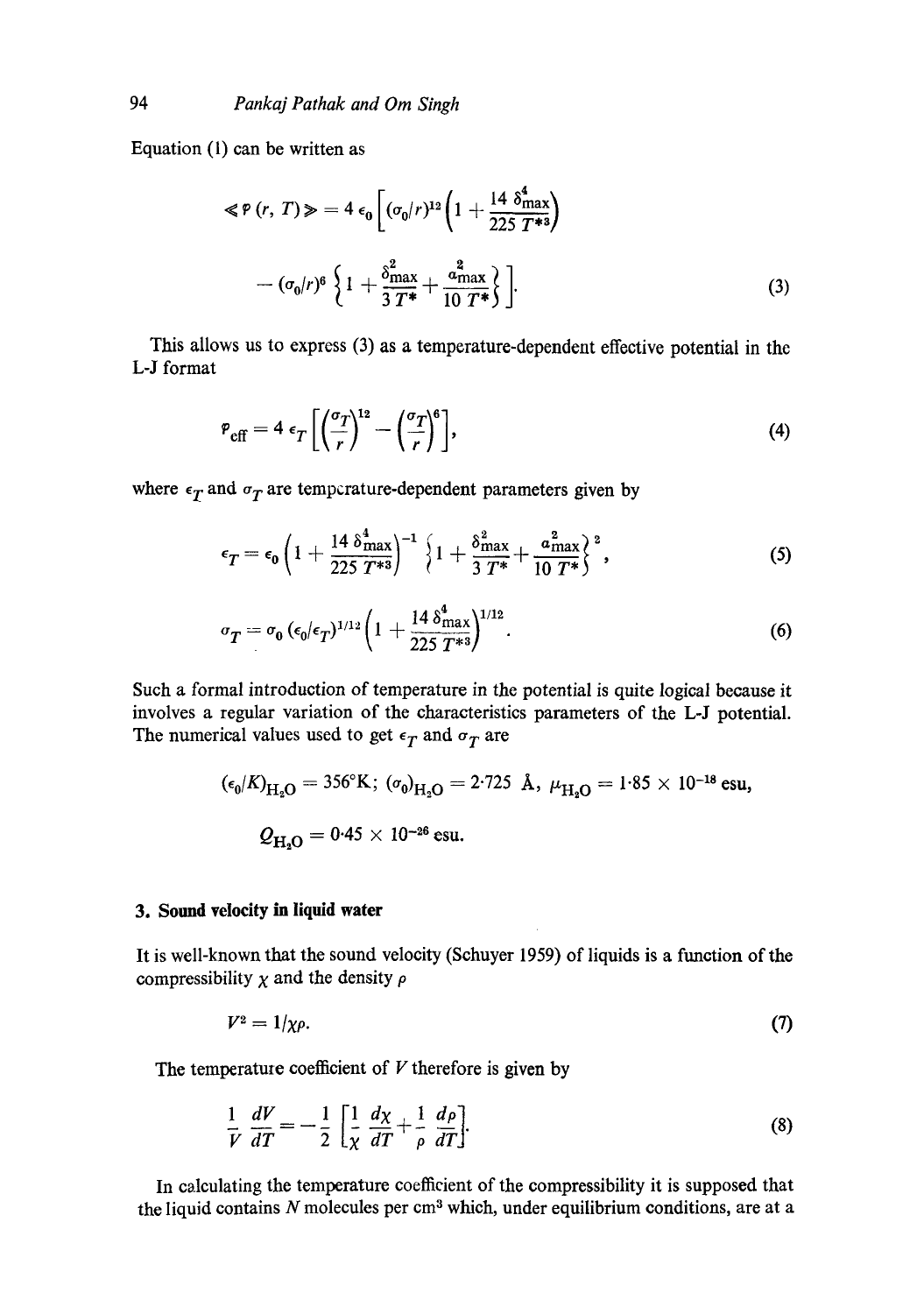distance  $r_0$  from each other; when applying an external pressure  $p$ , this value is reduced by an amount *Ar.* Assuming that the forces are harmonic in nature

$$
p = N^{2/3} f_{r = r_0} \Delta r, \tag{9}
$$

where  $f_{r=r_0}$  = force constant. At this pressure the volume is reduced from  $Nr_0^3 = 1$  cm<sup>3</sup> to  $V = N(r_0 - \Delta r)^3$  so that  $\chi$  is given by

$$
\chi = - d \ln V/dp,
$$
  
=  $-\frac{d}{dp} [3 \ln N + 3 \ln (r_0 - \Delta r)],$   

$$
\chi = \frac{3}{(r_0 - \Delta r)} \frac{d\Delta r}{dp}.
$$

From equation (9)

 $\sim$ 

$$
d\Delta r/dp = 1/N^{2/3} f_{r=r_0},
$$
\n
$$
\chi \cong \frac{3}{(r_0 - \Delta r)} \frac{1}{N^{2/3} f_{r=r_0}},
$$
\n
$$
\chi = 3r_0/f,
$$
\n
$$
\frac{1}{\chi} \frac{d\chi}{dT} = \frac{1}{r_0} \frac{dr_0}{dT} - \frac{1}{f} \frac{df}{dT}.
$$
\nTherefore\n
$$
\left(\frac{1}{r_0} \frac{dr_0}{dT} = -\frac{1}{3\rho} \frac{d\rho}{dT}\right).
$$
\n(11)

The temperature coefficient of compressibility would be

$$
\frac{1}{\chi}\frac{d\chi}{dT} = -\frac{1}{3\rho}\frac{d\rho}{dT} - \frac{1}{f}\frac{df}{dT}.
$$
\n(12)

Now the temperature coefficient of the force constant  $f$  can be calculated if the interaction energy between two molecules is known. We can write (4) in another form

$$
P_{\text{eff}} = \frac{a(T)}{r^n} - \frac{b(T)}{r^m}
$$

where  $b(T) = 4\epsilon_T \sigma_T^m$  and  $a(T) = 4\epsilon_T \sigma_T^n$ ,

$$
\left(\frac{d^{p} \text{eff}}{dr}\right) = -na(T) r^{(-n-1)} + mb(T) r^{(-m-1)}.
$$
 (13)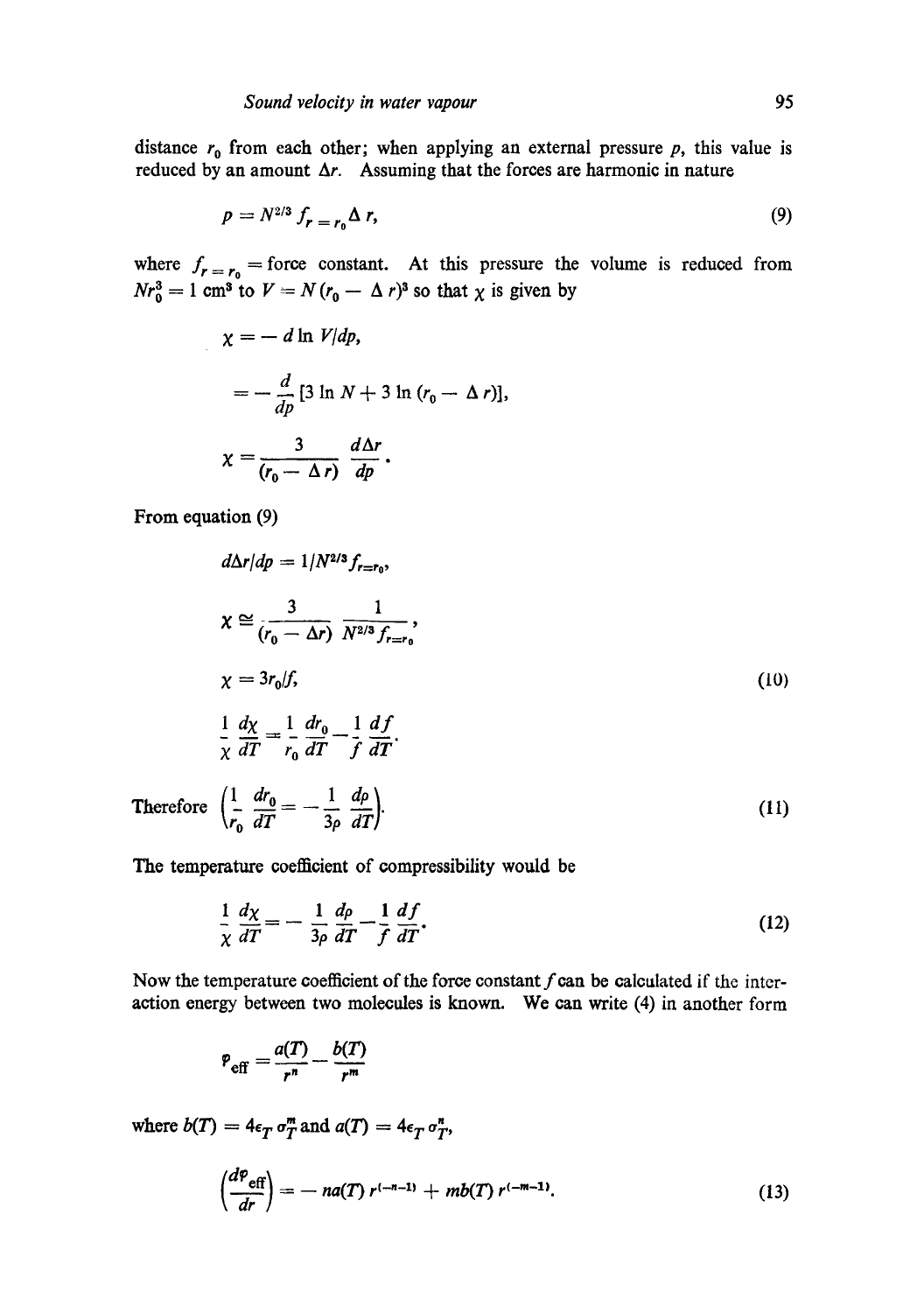96 *Pankaj Pathak and Om Singh* 

Therefore  $\left(\frac{dP_{\text{eff}}}{dr}\right)_{r = r_0} = 0$ ,

and 
$$
a(T) = \frac{m}{n} b(T) r_0^{(n-m)},
$$
 (14)  

$$
\frac{d^2 P_{\text{eff}}}{dr^2} = + n(n+1) a(T) r^{(-n-2)} - m(m+1) b(T) r^{(-m-2)},
$$
  

$$
f_{r-r_0} = \left(\frac{d^2 P}{dr^2}\right)_{r=r_0} = n(n+1) a(T) r_0^{(-n-2)} - m(m+1) b(T) r_0^{(-m-2)},
$$
 (15)

and substituting the value of  $a(T)$  in (15), we get

$$
f = m(n - m) b(T) r_0^{(-m-2)}.
$$
 (16)

Now differentiating (16) we get

$$
\frac{df}{dT} = m(n-m) \left[ b(T) \left\{ - (m+2) r_0^{(-m-3)} \frac{dr_0}{dT} + r_0^{(-m-2)} \frac{db(T)}{dT} \right\} \right],
$$
  
\n
$$
= -m(n-m) (m+2) b(T) r_0^{(-m-3)} \frac{dr_0}{dT} + m(n-m) r_0^{(-m-2)} \frac{db(T)}{dT},
$$
  
\n
$$
= m(n-m) r_0^{(-m-2)} \left[ \frac{db(T)}{dT} - (m+2) b(T) \frac{1}{r_0} \frac{dr_0}{dT} \right].
$$
  
\nTherefore  $\frac{1}{r_0} \frac{dr_0}{dT} = -\frac{1}{3\rho} \frac{d\rho}{dT},$   
\n
$$
\frac{df}{dT} = m(n-m) r_0^{(-m-2)} \left[ \frac{db(T)}{dT} + \frac{(m+2)}{dT} b(T) \frac{d\rho}{dT} \right].
$$

$$
\frac{d}{d}T \qquad \qquad \left[ dT \qquad 3\rho \qquad d\\ T \right]'
$$
\n
$$
\frac{1}{f} \frac{df}{dT} = \left( \frac{m+2}{3\rho} \right) \frac{d\rho}{dT} + \frac{db(T)}{dT} / b(T). \tag{17}
$$

From (17), (8) and (12), we get

$$
\frac{1}{V}\frac{dV}{dT}=\frac{m}{6\rho}\frac{d\rho}{dT}+\frac{db(T)}{dT}\bigg/2b(T).
$$

It was proved by quantum theory (London 1930) that at large distances the interaction energy is proportional to  $r^{-6}$ . It is therefore natural to use the value of  $m = 6$ 

$$
\frac{1}{V}\frac{dV}{dT} = \frac{1}{\rho}\frac{d\rho}{dT} + \frac{db(T)/dT}{2 b(T)},
$$

$$
\frac{dV}{V} = \frac{d\rho}{\rho} + \frac{db(T)}{2 b(T)}.
$$

or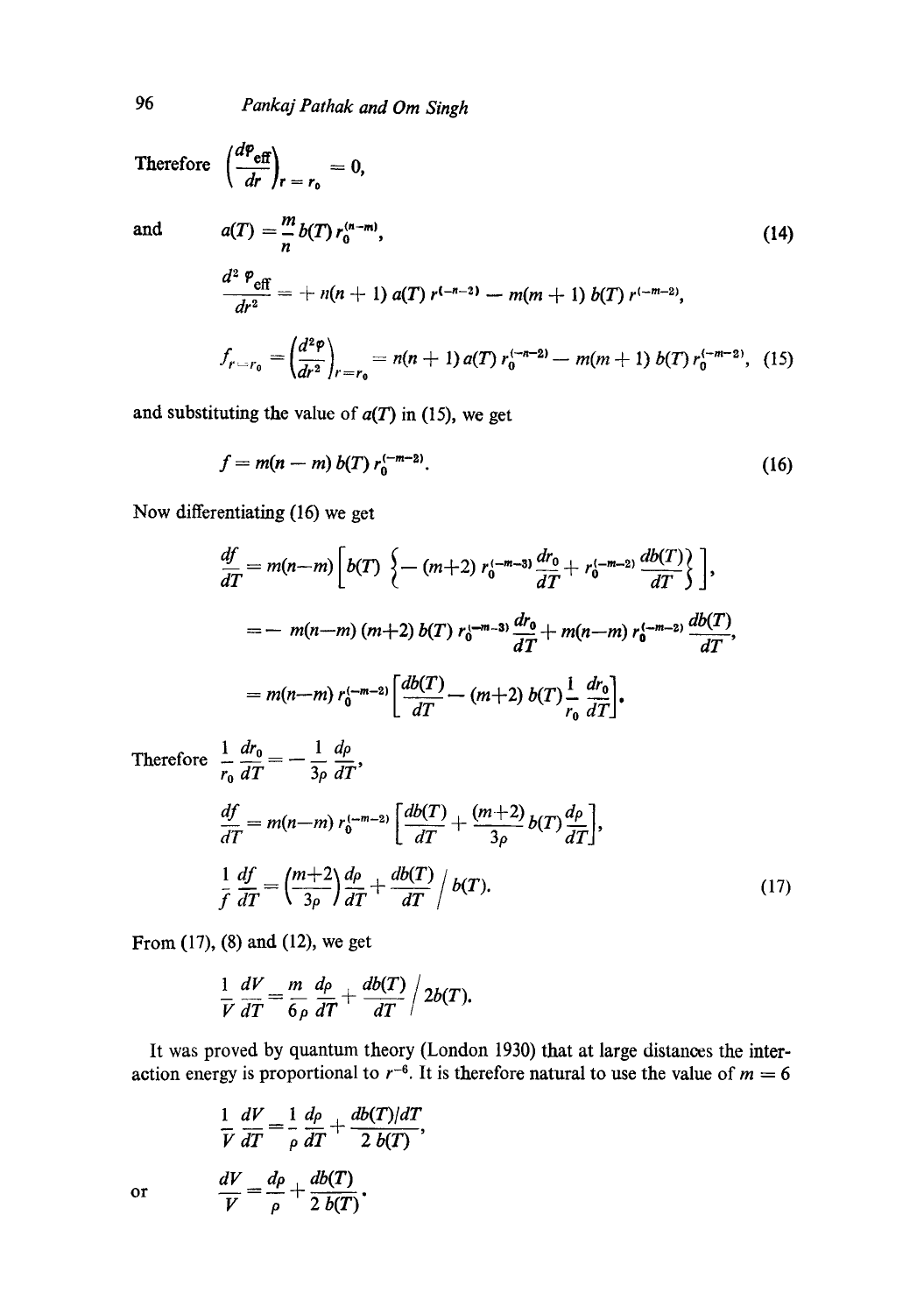Integrating

$$
\log V = \log \rho + \frac{1}{2} \log b(T) + \lambda_r,
$$
  
or 
$$
V = \rho b^{1/2} (T) \left( \frac{V_r}{\rho_r b_r^{1/2} (T)} \right),
$$
 (18)

where  $\rho_r$ ,  $V_r$  and  $b_r$  (T) are the values of  $\rho$ , V and  $b(T)$  at any reference temperature.

Now we use this relation to calculate the sound velocity in water vapour. We see that this equation represents the experimental data (Weast 1978) as shown in figure 2.



**Figure 1.** Temperature variation of the characteristic parameters of the effective potential for water vapour.



**Figure 2. Temperature variation of sound velocity in water vapour.**